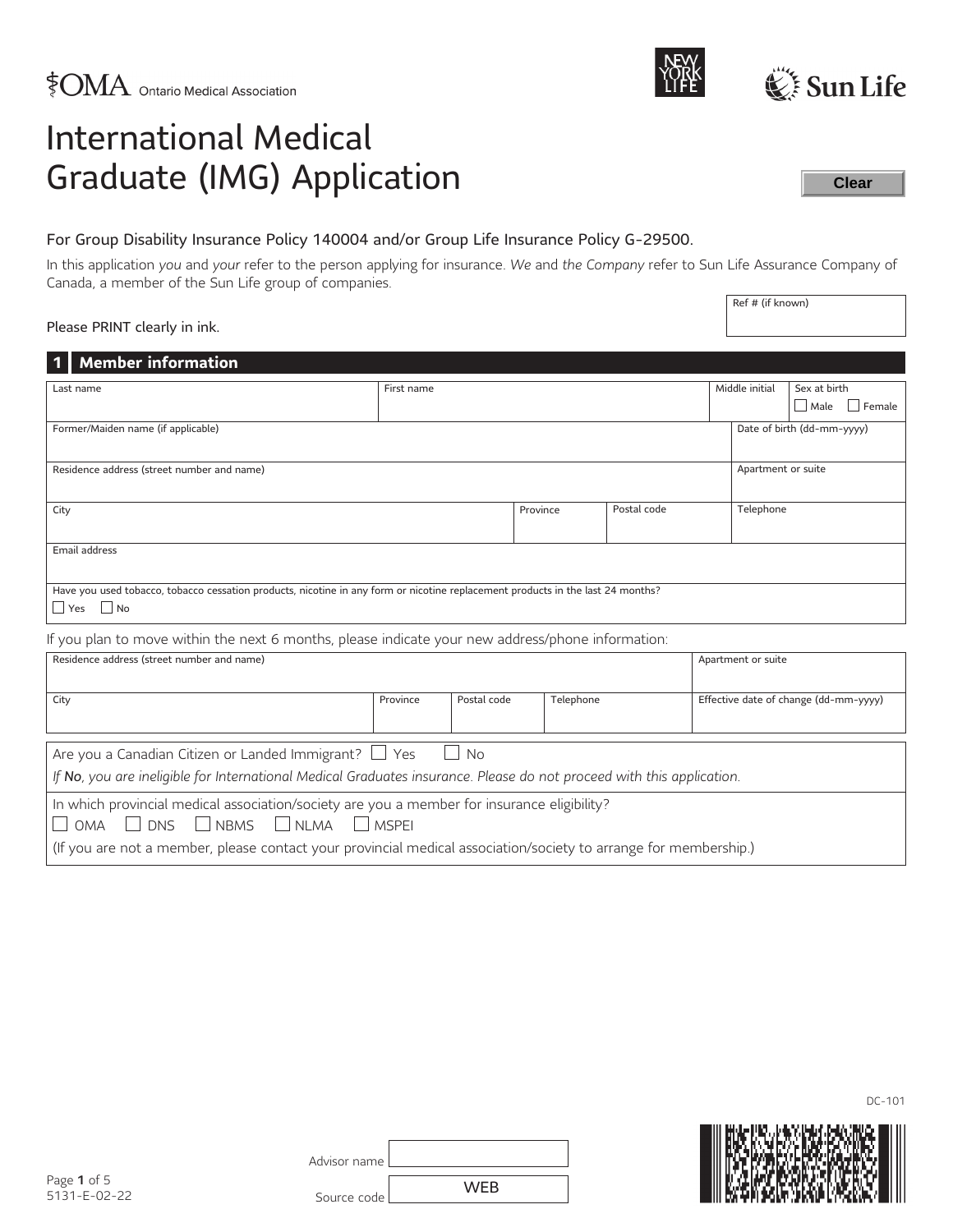| 2 About your medical studies                                                                                     |                                                |                                                                |                           |
|------------------------------------------------------------------------------------------------------------------|------------------------------------------------|----------------------------------------------------------------|---------------------------|
| 1. Are you currently enrolled full-time in a Pre-Residency Program in Ontario or Atlantic equivalent program and |                                                |                                                                | $\mathsf{I}$   Yes<br>∣No |
| Name of medical school/institute you are/were registered with for pre-residency program                          |                                                |                                                                |                           |
| Start date of pre-residency program (dd-mm-yyyy)<br>Applies to Ontario pre-residency program only.               | Applies to Ontario pre-residency program only. | Expected graduation date of pre-residency program (dd-mm-yyyy) |                           |
| Name of medical school/university attended abroad                                                                |                                                |                                                                |                           |
| Name of medical school/university matched to                                                                     |                                                | Date you expect to begin your residency (dd-mm-yyyy)           |                           |

# <span id="page-1-1"></span>**3 Life insurance**

 $\Box$  Yes – I am applying for \$200,000 of complimentary life insuranc[e\\*](#page-1-0) (Waiver of Premium feature does not apply.)

In the event of your death, the proceeds of this insurance will be paid to your estate, unless there is a signed beneficiary designation in our file. At the time of certificate issue and delivery, you will have the opportunity to appoint a named beneficiary by providing us with a duly completed and signed Beneficiary form that will be included in your welcome package.

<span id="page-1-0"></span>[\\*](#page-1-1) Note: If you are already insured under policy G-29500 or you are insured as a spouse under G-3900, G-29500 or G-29700, you are not eligible for this offer.

#### **4 Disability Insurance**

I am applying for:

□ \$4,500 Disability Monthly Benefit with the Cost of Living Adjustment rider and Guaranteed Insurability Benefit Option rider and a 90 day Elimination Period

|  |  | I would like my premium rate to be: |  | $\Box$ Step | l Level |
|--|--|-------------------------------------|--|-------------|---------|
|--|--|-------------------------------------|--|-------------|---------|

I would like to opt-out of the Cost of Living Adjustment rider  $\Box$  Yes

Note: If you do NOT check a box, we will consider the premium rate as Step.

### **5 Insurance information**

*Note:* Do not cancel any existing coverage until the coverage you have applied for has been approved.

Other than OMA insurance provided by Sun Life, do you currently have or have you concurrently applied for any disability income insurance?  $\Box$  Yes  $\Box$  No If yes, please provide amount and details below.

| Amount of monthly benefit   Insuring company | $\frac{1}{2}$ (mm-yyyy) | Date of issue   Indicate if any coverage will be discontinued if this<br>coverage is approved. |
|----------------------------------------------|-------------------------|------------------------------------------------------------------------------------------------|
|                                              |                         |                                                                                                |

#### **6 Medical questionnaire for Disability Insurance**

| 1. In the last 5 years, have you been treated for, had symptoms of, or consulted a doctor or other healthcare                                                                                                                                                                                                                                                 |          | N <sub>0</sub> |
|---------------------------------------------------------------------------------------------------------------------------------------------------------------------------------------------------------------------------------------------------------------------------------------------------------------------------------------------------------------|----------|----------------|
| 2. In the last 12 months, have you been treated for, had symptoms of, or consulted a doctor or other healthcare<br>professional for any disease, disorder or injury (including sprains & strains) of the bones, joints, tendons, muscles or<br>limbs including knees, hips, shoulders, back or neck that lasted more than one week or recurred more than once |          |                |
|                                                                                                                                                                                                                                                                                                                                                               | $Y_{PS}$ | No.            |
| $\mathbf{r}$ , the state $\mathbf{r}$ of $\mathbf{r}$ , the state $\mathbf{r}$ , the state $\mathbf{r}$ is the state of $\mathbf{r}$                                                                                                                                                                                                                          |          |                |

If *yes*, provide location of affected bone, joint, tendon, muscle or limb:

| 3. In the last 12 months, have you applied for insurance where the insurance company didn't approve the |                      |  |
|---------------------------------------------------------------------------------------------------------|----------------------|--|
|                                                                                                         | $\Box$ Yes $\Box$ No |  |
| If yes, please state reason for the changes:                                                            |                      |  |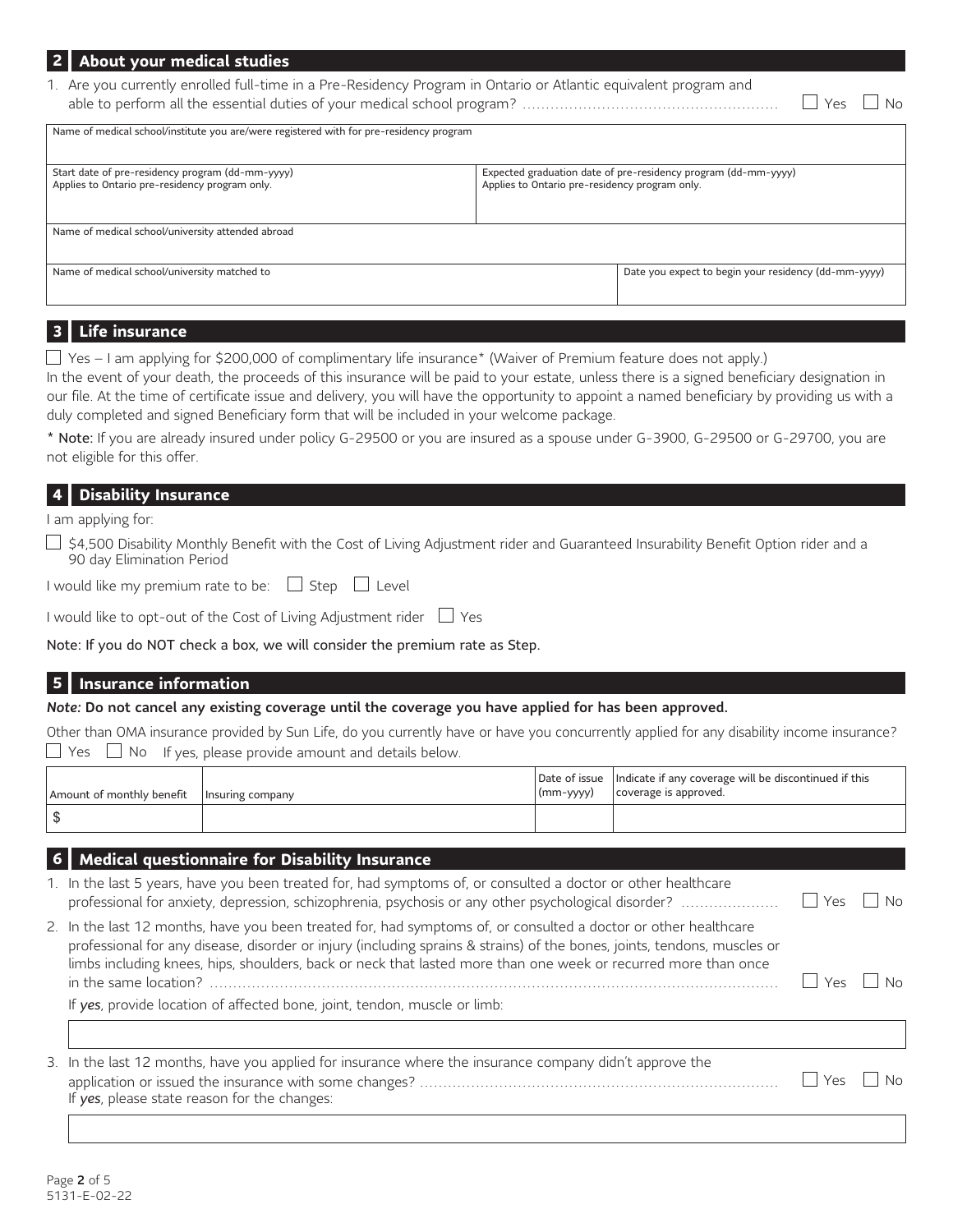### **7 Premium payment method – select PAD or Credit Card**

#### **Payment options**

#### **a) Pre-authorized debit (PAD) option.**

 $\Box$  Annually, 1st of September

 $\Box$  Monthly, 1<sup>st</sup> day of the month

There are no additional charges for paying on a monthly basis – the annual premium is simply divided by 12 months.

PLEASE ENTER YOUR BANKING INFORMATION IN THE SPACES PROVIDED.



Complete this section if someone other than you, including a corporation, is paying for your policy. Please include all joint **account holder information, if applicable.**

| Payor(s) name (first and last) or full legal name of corporation/entity |                     |          |         |                    |             |
|-------------------------------------------------------------------------|---------------------|----------|---------|--------------------|-------------|
| If applicable, date of birth (dd-mm-yyyy)                               | Relationship to you |          |         |                    |             |
| Address (street number and name)                                        |                     |          |         | Apartment or suite |             |
| City                                                                    |                     | Province | Country |                    | Postal code |
| _ _ _ _                                                                 |                     |          |         |                    |             |

### **Authorization**

To use Pre-Authorized Debit (PAD) you must agree to all the terms of the authorization. By signing below as payor you agree to the following terms and conditions:

#### **Terms and conditions**

You authorize the OMA Insurance/Group Plan Administrator to collect the annual or monthly premium (including applicable provincial tax), depending on your selection above, for this insurance through a Pre-Authorized Debit (PAD) from the account referenced on your enclosed blank cheque marked void. You acknowledge that your financial institution may treat any withdrawal pursuant to this authorization as a withdrawal for personal services. You acknowledge that the amount of the premium (including applicable provincial tax) collected through this agreement may vary, reflecting any changes, additions or deletions in plan coverage as well as premium rate changes. You agree to waive the requirement that the OMA Insurance / Group Plan Administrator notify you of any payments after the first payment whether the amount of the monthly or annual premium is changed or not. You understand that if you selected to pay your premium annually, payment will be due on September 1 each year. If you selected to pay your premium monthly, it will be due on either the first day of each month, depending on your selection. This agreement will be cancelled automatically if the OMA Insurance/Group Plan Administrator is unable to make a withdrawal from your account.

This authorization is to remain in effect until the OMA Insurance/Group Plan Administrator has received written notification from you of its change or termination. This notification must be received at least ten (10) business days before the next debit is scheduled at the address provided below. You may obtain a sample PAD cancellation form, or more information on your right to cancel a PAD Agreement at your financial institution or by visiting *[www.payments.ca](http://www.payments.ca)*.

The OMA Insurance/Group Plan Administrator may not assign this authorization to another company or person to permit them to debit your account for these payments (for example where there has been a change in control of the company) without providing at least 10 days prior written notice to you.

You have certain recourse rights if any debit does not comply with this agreement. For example, you have the right to receive reimbursement for any debit that is not authorized or is not consistent with this PAD Agreement. To obtain more information on your recourse rights, contact your financial institution or visit *[www.payments.ca](http://www.payments.ca)*.

For further information about this authorization, please feel free to contact the OMA Insurance/Group Plan Administrator at:

OMA Insurance P.O. Box 365 Stn Waterloo Waterloo, ON N2J 4A4 Telephone # 1-800-758-1641 Email: *[Can\\_AssocAndAffinity@sunlife.com](mailto:Can_AssocAndAffinity@sunlife.com)*

Page 3 of 5 5131-E-02-22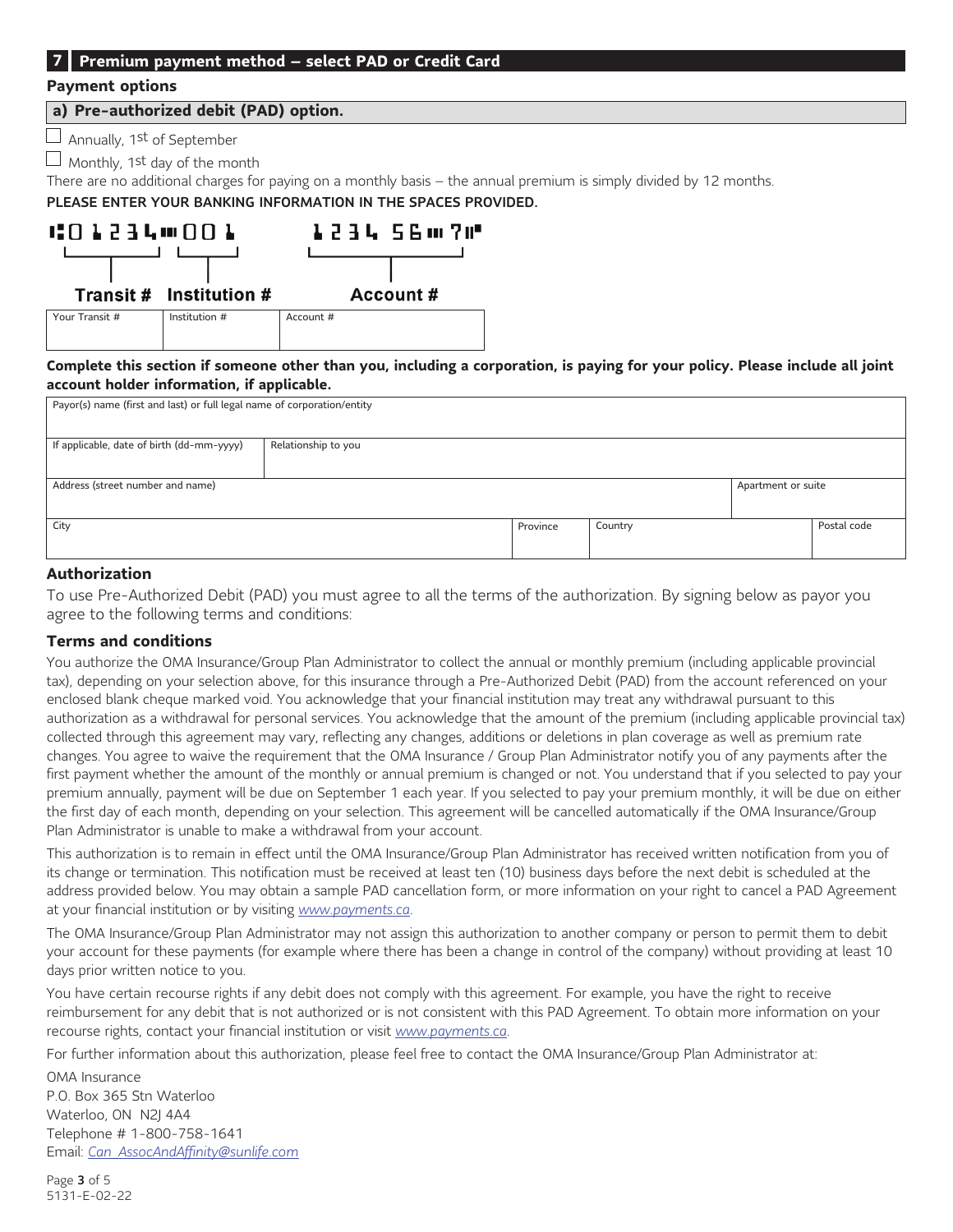# **Account holder(s) – Please complete and sign**

| Print account holder name (full name or corporation/entity name)                                                         |  |  |  |  |  |
|--------------------------------------------------------------------------------------------------------------------------|--|--|--|--|--|
| Signature of account holder (if business, authorized person to sign and indicate title)<br>Date signed (dd-mm-yyyy)<br>X |  |  |  |  |  |
| Print joint account holder last name<br>Print joint account holder first name                                            |  |  |  |  |  |
| Date signed (dd-mm-yyyy)<br>Signature of joint account holder (if both signatures required)                              |  |  |  |  |  |
| b) Credit card option (charge my premium to my Visa and/or MasterCard)                                                   |  |  |  |  |  |

## **Payment frequency**

 $\Box$  Monthly  $\Box$  Annually

Once we have approved your application, you will be contacted by a Sun Life call centre representative to obtain your credit card information.

### **Terms and conditions**

In connection with your required premium under this benefit plan, you authorize us to: charge your credit card for the insurance premium owing, cancel this authorization 10 days after you have provided written notice to us, and to automatically cancel this agreement if we are unable to charge your credit card.

#### <span id="page-3-1"></span>**Send no money with this application. You will be notified with a premium statement.**

## **8 Declaration and authorization**

I declare that my answers in this Application form are true and complete and I understand that concealment, misrepresentation or false declaration concerning this Application form will cause this insurance to be void. I understand and agree that this Application Form is void unless: (a) I am a member of the Ontario Medical Association, Doctors Nova Scotia, New Brunswick Medical Society, Medical Society of Prince Edward Island, or Newfoundland and Labrador Medical Association, (b) I am enrolled full-time in medical school, and (c) I reside in Canada[\\*](#page-3-0) on the date of this application.

I understand that this request for coverage will become effective on the date this request for coverage is received by OMA Insurance, provided I am alive and any premium contribution required has been received by OMA Insurance within 45 days of the date I am billed.

I understand that I am applying for Disability Income insurance under Policy 140004 issued by Sun Life Assurance Company of Canada and/or Life insurance under Policy G-29500 issued by New York Life Insurance Company. Regarding the life insurance policy, for the purposes of the Insurance Companies Act (Canada), this document was issued in the course of New York Life Insurance Company's insurance business in Canada.

With respect to this Application form, I authorize Sun Life Assurance Company of Canada and New York Life Insurance Company and their agents and service providers to collect, use and disclose relevant information about me for the purposes of underwriting, administration and adjudicating claims with any person or organization who has relevant information about me including institutions, investigative agencies, insurers and reinsurers and to collect, use and disclose information with OMA Insurance for the purpose of administration.

I understand that if the application for insurance is approved by the Company other than applied for with special exclusions, the special exclusions apply to: any automatic increase in insurance coverage issued under the policy and accepted by the Insured Member, and Option Amount obtained under the Guaranteed Insurability Benefit Rider.

A photocopy or electronic version of this authorization shall be as valid as the original.

Please ensure you sign your application.

| Signed at (city)       | Signed at (province) |                   |
|------------------------|----------------------|-------------------|
|                        |                      |                   |
| Signature of applicant |                      | Date (dd-mm-yyyy) |
| ⌒                      |                      |                   |

<span id="page-3-0"></span>[\\*](#page-3-1) Residents of Quebec are eligible if 1) they study outside of Quebec but still reside in Canada; 2) the Application is signed in a province or territory other than Quebec; and 3) the certificate and all other communications will be delivered in a province or territory other than Quebec.